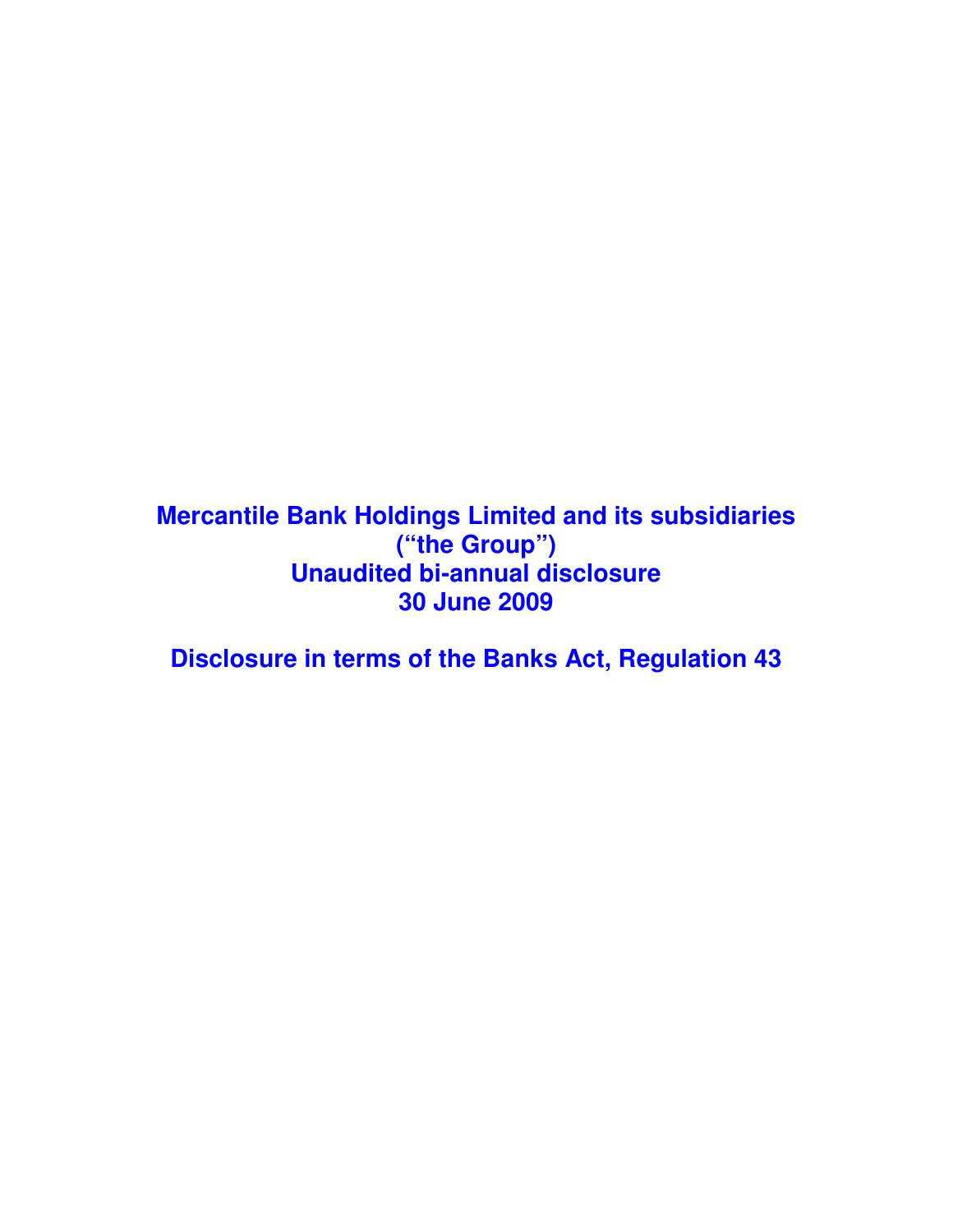## **1. Basis of compilation**

The following information is compiled in terms of Regulation 43 of the Banks Act 1990 (as amended) the ("Regulations"), which incorporates the Basel II Pillar Three requirements on market discipline.

All disclosures presented below are consistent with those disclosed in terms of International Financial Reporting Standards ("IFRS") unless otherwise stated. In the main, differences between IFRS and information disclosed in terms of the Regulations relate to the definition of capital and the calculation and measurement thereof.

These disclosures have been prepared in compliance with the Group's disclosure policy.

### **2. Scope of reporting**

This report covers the consolidated results of Mercantile Bank Holdings Limited and its subsidiaries ("the Group") for 30 June 2009.

Mercantile Bank Holdings Limited is a registered bank controlling and investment holding company. Its holding company is Caixa Geral de Depósitos S.A. ("CGD"), a company registered in Portugal.

The consolidated approach adopted for accounting purposes is consistent with the approach adopted for regulatory purposes. The descriptions and details of the entities within the Group are as follows:

|                                            | <b>Effective</b> | <b>Nature of</b>                | <b>Fully</b> |
|--------------------------------------------|------------------|---------------------------------|--------------|
|                                            | holding          | <b>business</b>                 | consolidated |
|                                            | $\frac{9}{6}$    |                                 |              |
| <b>Company name</b>                        |                  |                                 |              |
| LSM (Troyeville) Properties (Pty) Limited  | 100              | <b>Property holding</b>         | <b>Yes</b>   |
| <b>Mercantile Bank Limited</b>             | 100              | <b>Banking</b>                  | <b>Yes</b>   |
| Mercantile Insurance Brokers (Pty) Limited | 100              | Insurance and assurance brokers | <b>Yes</b>   |
| Mercantile Nominees (Pty) Limited          | 100              | Nominee company                 | <b>Yes</b>   |
| <b>Mercantile Registrars Limited</b>       | 100              | <b>Investment company</b>       | <b>Yes</b>   |
| Portion 2 of Lot 8 Sandown (Pty) Limited   | 100              | <b>Property holding</b>         | <b>Yes</b>   |

There are currently no restrictions or other major impediments on the transfer of funds or capital within the Group.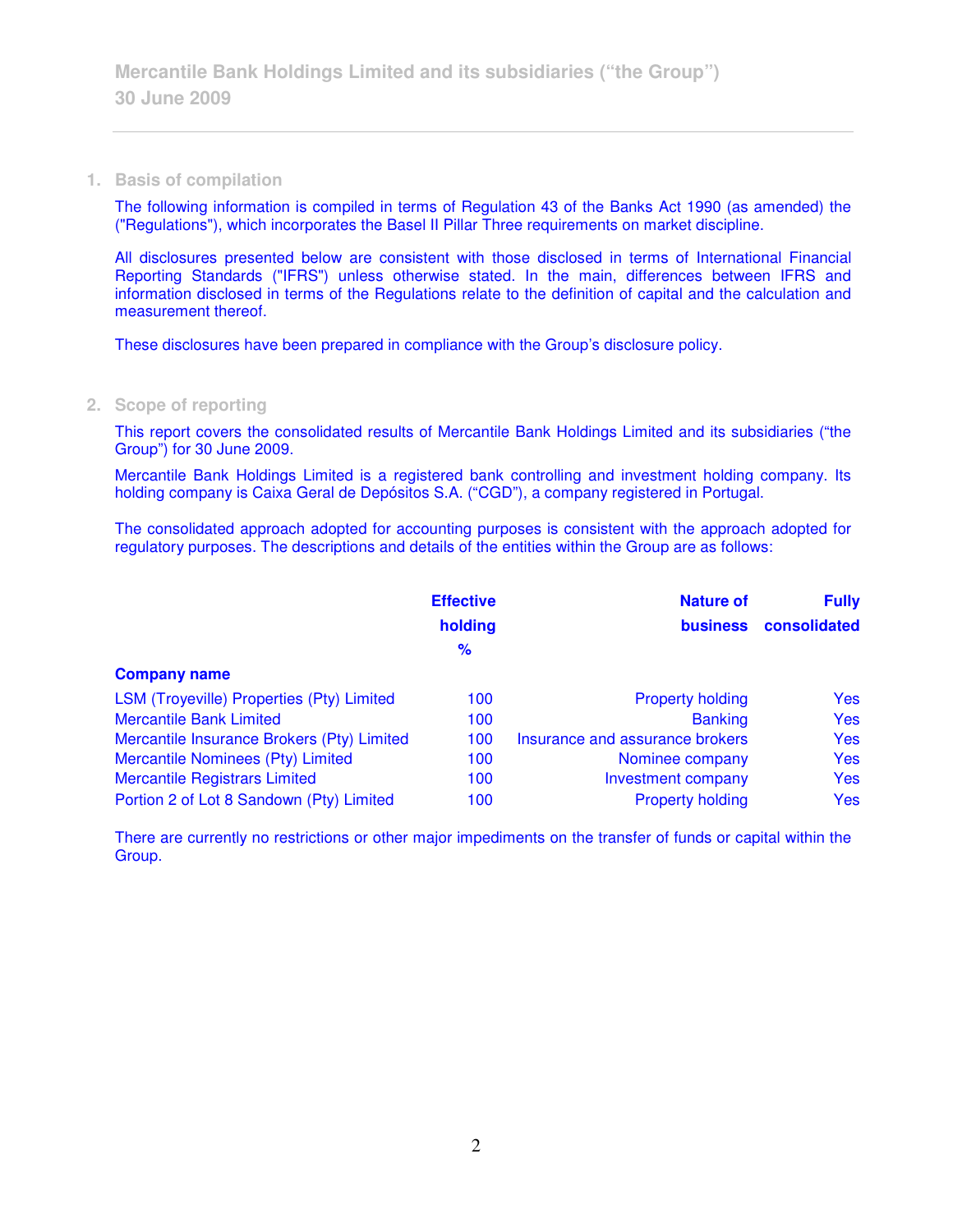**3. Detailed disclosures** 

### **3.1 Credit risk**

The Group has adopted the standardised approach to determine the capital requirement for credit risk on all portfolios. The Group does not intend to migrate to the internal ratings based approach for credit risk in the short-term.

The Group primarily advances funds to unrated counterparties. In the case of exposures to rated counterparties, the process of risk weighting these exposures is in accordance with the requirements of the Bank Regulations.

**Table 3.1.1 Gross credit risk exposures**  As at 30 June 2009

|                               | <b>Gross</b><br>exposure | <b>Risk-weighted</b><br>exposure | <b>Total capital</b><br>required<br>(@8%)<br><b>R'000</b> |
|-------------------------------|--------------------------|----------------------------------|-----------------------------------------------------------|
|                               | <b>R'000</b>             | <b>R'000</b>                     |                                                           |
| <b>Portfolios</b>             |                          |                                  |                                                           |
| <b>SME Corporate</b>          | 1,951,142                | 1,682,793                        | 134,623                                                   |
| <b>Public Sector Entities</b> | 50,388                   | 25,194                           | 2,016                                                     |
| <b>Sovereigns</b>             | 242,724                  |                                  |                                                           |
| <b>Banks</b>                  | 1,112,010                | 222,823                          | 17,826                                                    |
| Retail                        | 730,860                  | 309,910                          | 24,793                                                    |
| <b>SME Retail</b>             | 1,634,130                | 1,256,685                        | 100,535                                                   |
| <b>Total</b>                  | 5,721,254                | 3,497,405                        | 279,793                                                   |

**Table 3.1.2 Aggregate credit exposure after set off but before and after credit mitigation techniques**  As at 30 June 2009

|                                       | <b>Gross credit</b><br>exposure after<br>set off | <b>Credit risk</b><br>mitigation $(1)$ | <b>Credit</b><br>exposure after<br>risk mitigation |
|---------------------------------------|--------------------------------------------------|----------------------------------------|----------------------------------------------------|
| <b>Major types of credit exposure</b> | <b>R'000</b>                                     | <b>R'000</b>                           | <b>R'000</b>                                       |
| <b>SME Corporate</b>                  | 1,951,142                                        | 91,513                                 | 1,859,629                                          |
| <b>Public Sector Entities</b>         | 50,388                                           |                                        | 50,388                                             |
| <b>Sovereigns</b>                     | 242,724                                          |                                        | 242,724                                            |
| <b>Banks</b>                          | 1,112,010                                        |                                        | 1,112,010                                          |
| Retail                                | 730.860                                          | 23,988                                 | 706,872                                            |
| <b>SME Retail</b>                     | 1,634,130                                        | 70,915                                 | 1,563,215                                          |
| <b>Total</b>                          | 5,721,254                                        | 186,416                                | 5,534,838                                          |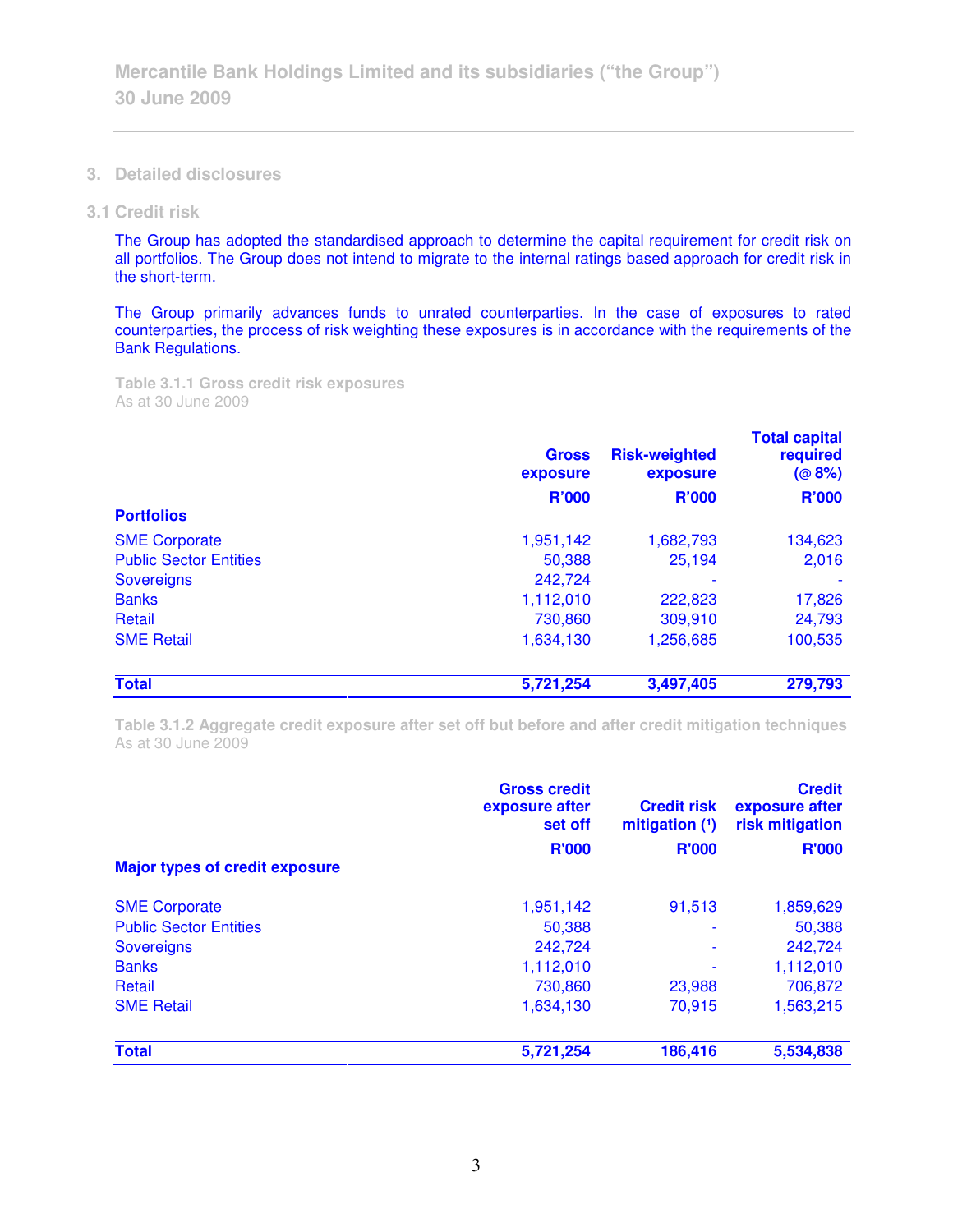**Table 3.1.2 Aggregate credit exposure after set off but before and after credit mitigation techniques (continued)**  As at 30 June 2009

(1) Only inward guarantees and pledged investments and/or liquid funds are taken into account as credit risk mitigation. Inward guarantees are mainly received from CGD. Other forms of credit risk mitigation in the form of collateral are non-qualifying in terms of the Bank Regulations and are commented on below.

The Group uses on- and off- balance sheet netting to restrict its exposure to credit losses. When a client maintains both debit and credit balances with the Group and the Group enters into a netting agreement in respect of the relevant loans and deposits with the said counterparty, the Group may regard the exposure as a collateralised exposure in accordance with Regulation 23 of the Banks Regulations. As at 30 June 2009, the Group did not recognise any netting arrangements to reduce its credit risk exposures.

#### **Policies and processes for collateral valuation and management**

Dependent upon the risk profile of the customer, the risk inherent in the product offering and the track record/payment history of the client, varying types and levels of security are taken to mitigate credit related risks. These include inter alia pledges of investments, mortgage and notarial bonds, guarantees and cession of debtors. Various levels of security value are attached to the different categories of security offered by a client. The value of the security is reviewed regularly and the values are maintained on an electronic security register. The Group does not have any material concentration risk in respect of collateral used to mitigate credit risk. Clean or unsecured lending will only be considered for financially strong borrowers.

| Table 3.1.3 Geographical distribution of credit exposure |  |  |
|----------------------------------------------------------|--|--|
| As at 30 June 2009                                       |  |  |

|                                   | On balance   | <b>Off balance</b><br>sheet exposure sheet exposure | <b>Derivative</b><br><b>instruments</b> | <b>Total</b> |
|-----------------------------------|--------------|-----------------------------------------------------|-----------------------------------------|--------------|
|                                   | <b>R'000</b> | <b>R'000</b>                                        | <b>R'000</b>                            | <b>R'000</b> |
| <b>Geographical area</b>          |              |                                                     |                                         |              |
| <b>South Africa</b>               | 4,192,443    | 575.265                                             | 88,039                                  | 4,855,747    |
| Other                             | 865,507      |                                                     |                                         | 865,507      |
| - Africa (excluding South Africa) | 1,454        |                                                     |                                         | 1,454        |
| - Asia                            | 2.014        |                                                     |                                         | 2,014        |
| - Australia                       | 987          |                                                     |                                         | 987          |
| - Europe - CGD                    | 703,196      |                                                     |                                         | 703,196      |
| - Other institutions              | 35,054       |                                                     |                                         | 35,054       |
| - North America                   | 122,802      |                                                     |                                         | 122,802      |
| <b>Total</b>                      | 5,057,950    | 575,265                                             | 88,039                                  | 5,721,254    |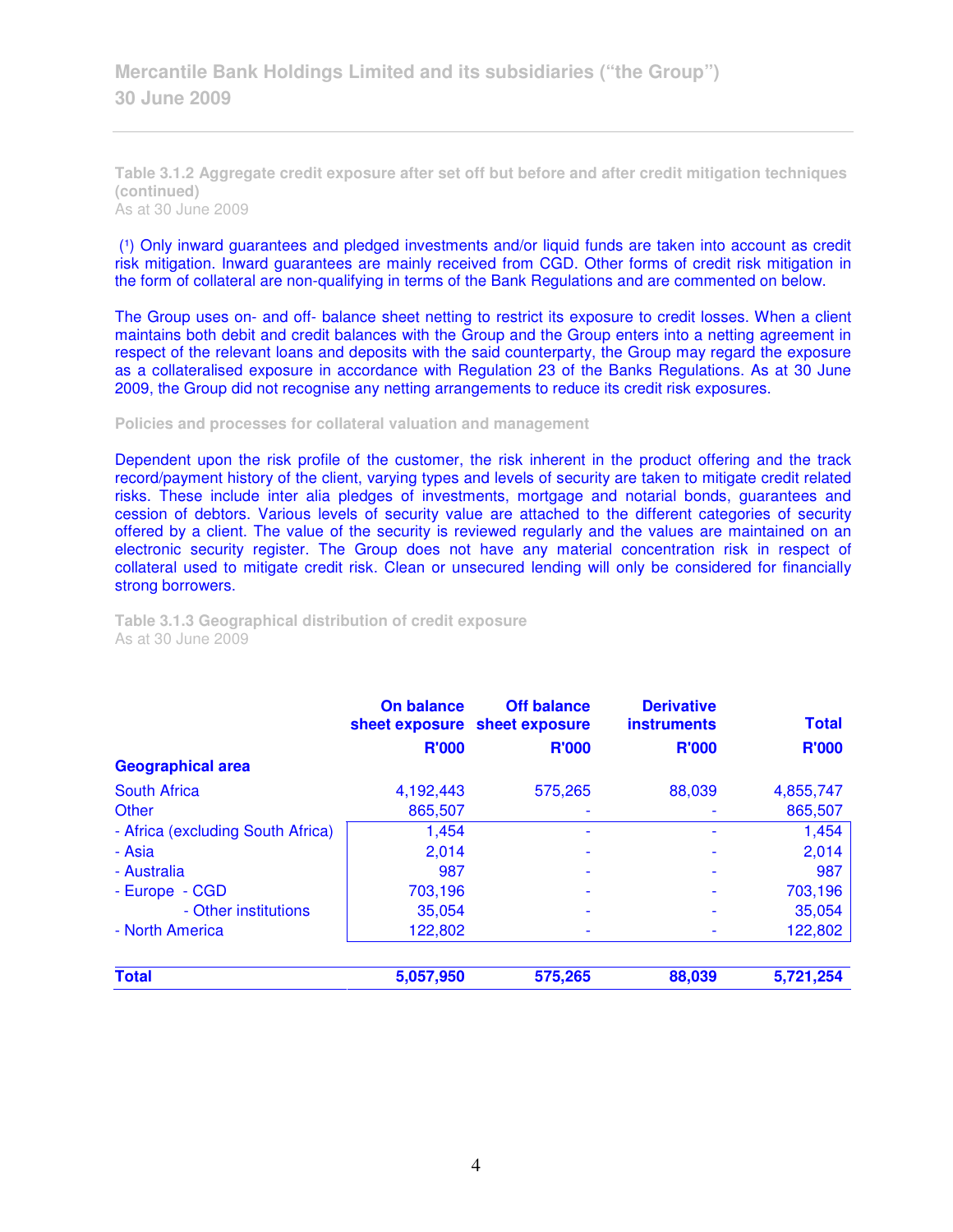**Table 3.1.4 Analyses of credit exposure based on industry sector**  As at 30 June 2009

|                                    | <b>On balance</b> | <b>Off balance</b><br>sheet exposure sheet exposure | <b>Derivative</b><br><b>instruments</b> | <b>Total</b> |
|------------------------------------|-------------------|-----------------------------------------------------|-----------------------------------------|--------------|
|                                    | <b>R'000</b>      | <b>R'000</b>                                        | <b>R'000</b>                            | <b>R'000</b> |
| <b>Industry sector</b>             |                   |                                                     |                                         |              |
| Agriculture, hunting, forestry and |                   |                                                     |                                         |              |
| fishing                            | 51,426            | 2,290                                               | 92                                      | 53,808       |
| Mining and quarrying               | 10,999            | 33                                                  |                                         | 11,032       |
| Manufacturing                      | 592,188           | 34,891                                              | 4,834                                   | 631,913      |
| Electricity, gas and water supply  | 4,155             | 564                                                 | 14                                      | 4,733        |
| Construction                       | 275,209           | 142,887                                             | 3,890                                   | 421,986      |
| Wholesale and retail trade, repair |                   |                                                     |                                         |              |
| of specified items, hotel          | 447,949           | 102,416                                             | 12,181                                  | 562,546      |
| Transport, storage and             |                   |                                                     |                                         |              |
| communication                      | 41,338            | 3,010                                               | 24                                      | 44,372       |
| Financial intermediation and       |                   |                                                     |                                         |              |
| insurance                          | 1,554,017         | 1,747                                               | 57,609                                  | 1,613,373    |
| <b>Real estate</b>                 | 574,040           | 43,613                                              | 161                                     | 617,814      |
| <b>Business services</b>           | 247,183           | 22,012                                              | 3,414                                   | 272,609      |
| Community, social and personal     |                   |                                                     |                                         |              |
| services                           | 23,981            | 125                                                 | 3                                       | 24,109       |
| Private households                 | 675,825           | 40,953                                              | 286                                     | 717,064      |
| Other                              | 559,640           | 180,724                                             | 5,531                                   | 745,895      |
| <b>Total</b>                       | 5,057,950         | 575,265                                             | 88,039                                  | 5,721,254    |

**Table 3.1.5 Derivatives exposing the bank to counterparty credit risk**  As at 30 June 2009

|                                                 | <b>Total derivative</b> | <b>Maximum</b><br>counterparty<br>instruments credit exposure |  |
|-------------------------------------------------|-------------------------|---------------------------------------------------------------|--|
| <b>Counterparty credit risk</b>                 | <b>R'000</b>            | <b>R'000</b>                                                  |  |
| <b>Gross positive fair value</b>                | 71,187                  | 91,559                                                        |  |
| <b>Current netting benefits</b>                 | ۰                       |                                                               |  |
| Netted current credit exposure (pre-mitigation) | 71,187                  | 91,559                                                        |  |
| <b>Collateral value after haircut</b>           |                         |                                                               |  |
| <b>Current exposure method</b>                  | 88,039                  | 101,712                                                       |  |
| <b>Credit exposure</b>                          | 27,116                  | 27,025                                                        |  |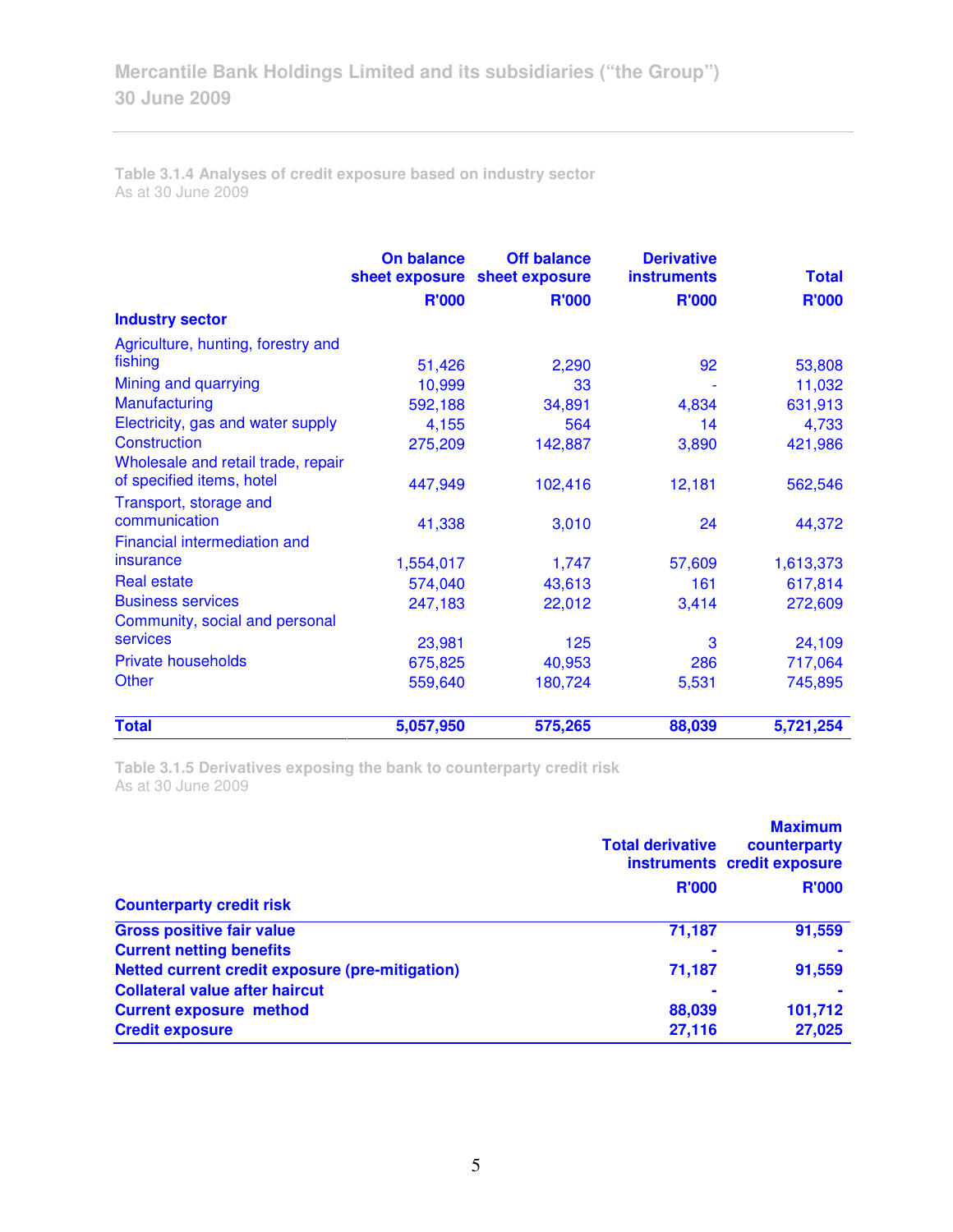**Table 3.1.6 Daily average gross credit exposure**  For the six months ending 30 June 2009

|                                                                                         | <b>Average gross</b><br>credit exposure<br><b>R'000</b> |
|-----------------------------------------------------------------------------------------|---------------------------------------------------------|
| Summary of on-balance sheet and off-balance sheet credit exposure<br><b>Asset class</b> |                                                         |
| <b>Liquid assets</b>                                                                    | 1,538,912                                               |
| Cash and cash equivalents - Rand denominated                                            | 291,251                                                 |
| Cash and cash equivalents - Foreign currency denominated                                | 957,847                                                 |
| <b>Negotiable securities</b>                                                            | 289,814                                                 |
| <b>Gross loans and other advances</b>                                                   | 3,732,852                                               |
| <b>Current accounts</b>                                                                 | 757,568                                                 |
| <b>Credit card</b>                                                                      | 22,984                                                  |
| Mortgage loans                                                                          | 1,693,030                                               |
| Instalment sales and leases                                                             | 367,891                                                 |
| Other advances                                                                          | 891,379                                                 |
| <b>Gross other assets</b>                                                               | 91,234                                                  |
| Investments                                                                             | 25,570                                                  |
| Derivative financial assets                                                             | 65,664                                                  |
| <b>On-balance sheet exposure</b>                                                        | 5,362,998                                               |
| <b>Guarantees</b>                                                                       | 305,242                                                 |
| <b>Committed undrawn facilities</b>                                                     | 312,279                                                 |
| Letters of credit                                                                       | 8,472                                                   |
| <b>Off-balance sheet exposure</b>                                                       | 625,993                                                 |
| <b>Total gross credit exposure</b>                                                      | 5,988,991                                               |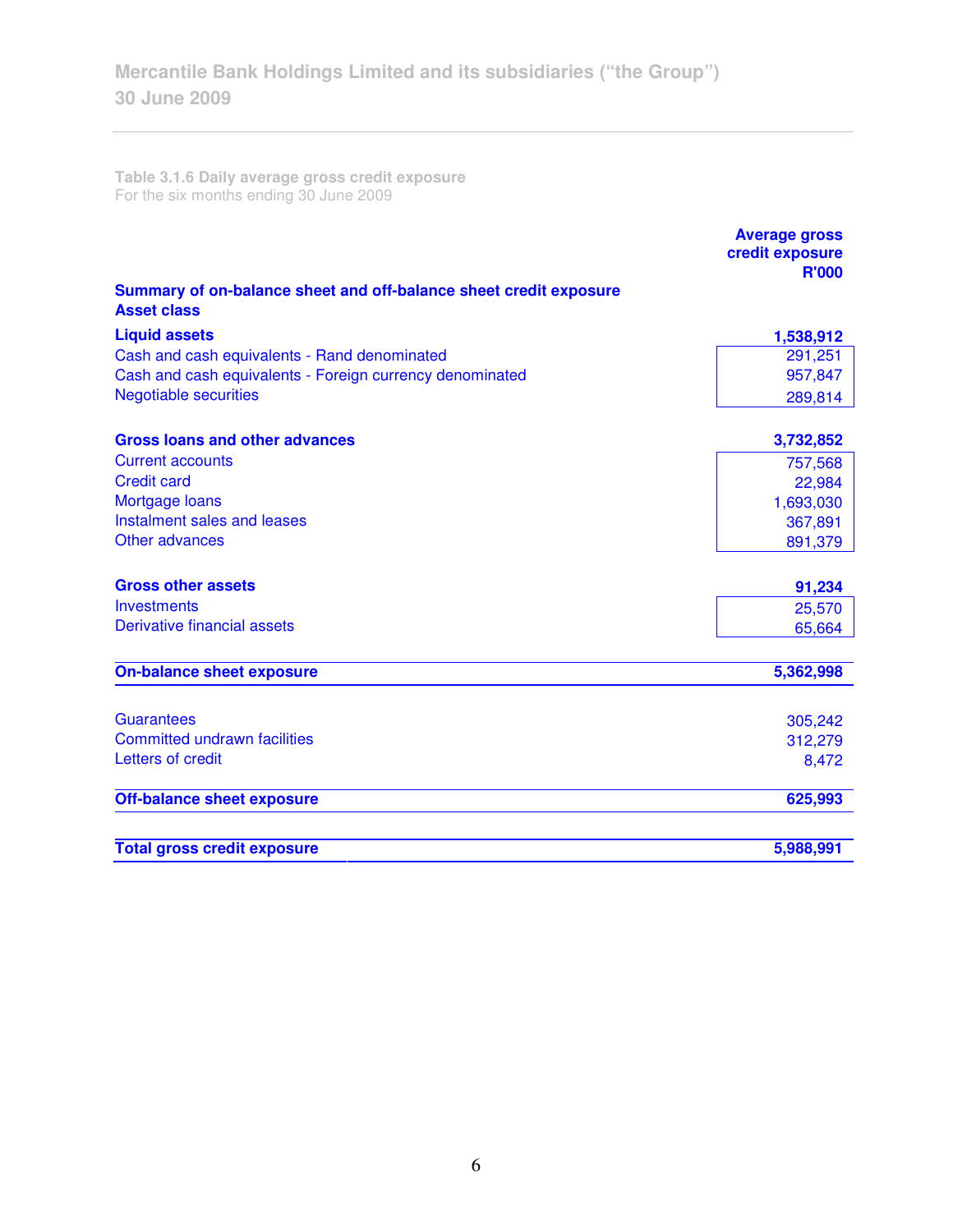**Table 3.1.7 Impairments of loans and advances per geographical area**  As at 30 June 2009

### **Impaired and past due loans and advances by geographical area**

| <b>South</b><br><b>Africa</b><br><b>Gross amount</b><br><b>R'000</b> | <b>Other</b><br><b>Gross amount</b><br><b>R'000</b> |
|----------------------------------------------------------------------|-----------------------------------------------------|
| 176,500                                                              |                                                     |
|                                                                      |                                                     |
| 20,719                                                               |                                                     |
| 44,887                                                               |                                                     |
| 17,791                                                               |                                                     |
| 83,397                                                               |                                                     |
|                                                                      |                                                     |

## **Past due loans and advances**

 **Category age analysis of loans and advances that are past due but not individually impaired** 

|                     |                |                |                | <b>Total</b><br><b>gross</b> |
|---------------------|----------------|----------------|----------------|------------------------------|
| Past due for:       | $1 - 30$ days  | $31 - 60$ days | 61 -90 days    | amount                       |
|                     | <b>R'000</b>   | <b>R'000</b>   | <b>R'000</b>   | <b>R'000</b>                 |
| <b>South Africa</b> | 9,506          | 16,693         | 4,455          | 30,654                       |
| <b>Other</b>        | $\blacksquare$ | $\blacksquare$ | $\blacksquare$ |                              |

A financial asset is past due when the counterparty has failed to make a payment when contractually due and is based on appropriate rules and assumptions per product type. An impairment loss is recognised if and only if, there is objective evidence that a financial asset or group of financial assets is impaired. Impaired exposure relates to assets that are individually determined to be impaired at reporting date.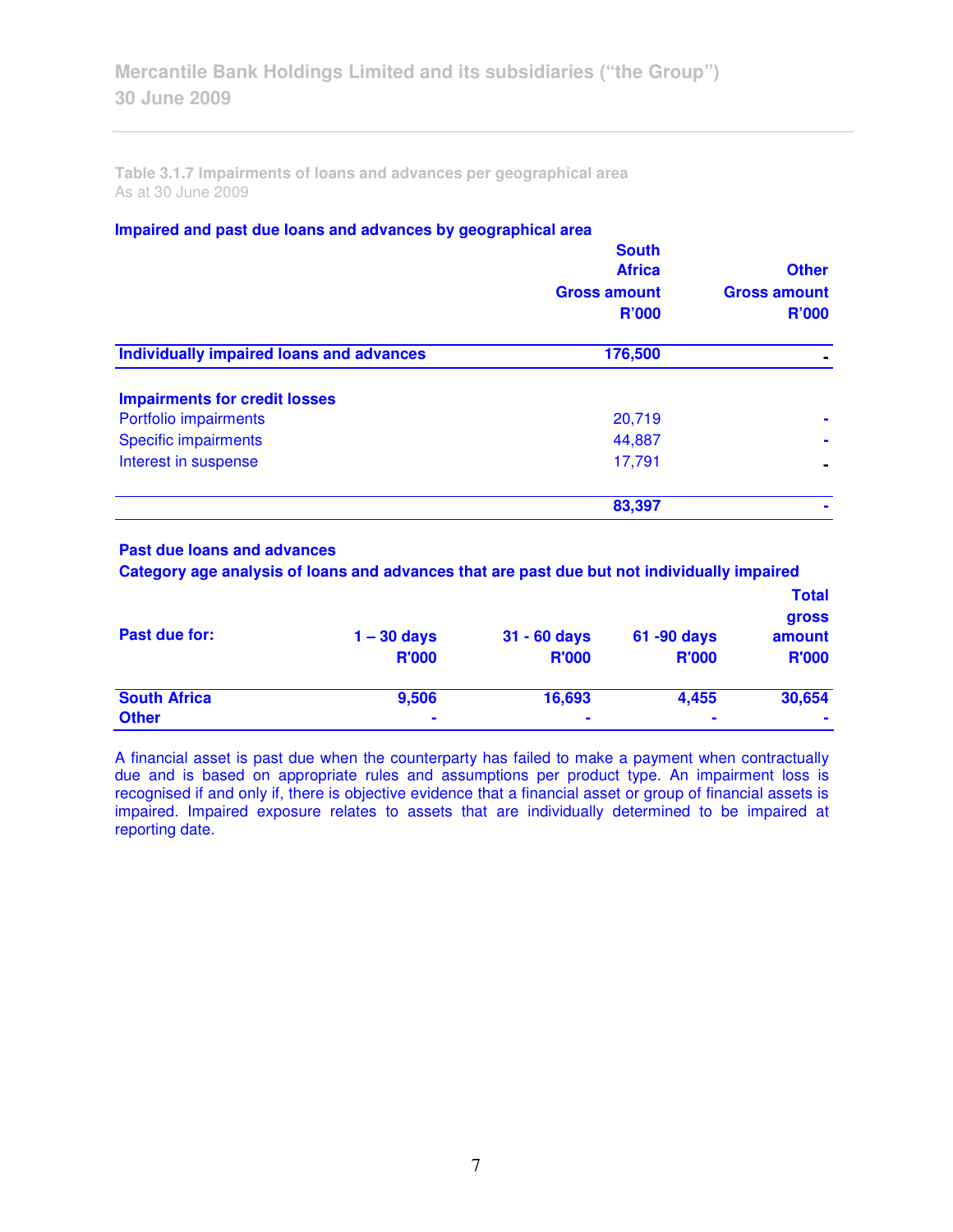**Table 3.1.8 Reconciliation of changes in specific and portfolio impairments**  For the six months ending 30 June 2009

### **Impairments for credit losses**

| <b>Reconciliation of credit impairment</b><br><b>Balance sheet</b> | <b>Portfolio</b><br>impairment<br><b>R'000</b> | <b>Specific</b><br>impairment<br><b>R'000</b> | <b>Total</b><br><b>R'000</b> |
|--------------------------------------------------------------------|------------------------------------------------|-----------------------------------------------|------------------------------|
| Credit impairments: balance at the beginning of period             | 19,768                                         | 39,081                                        | 58,849                       |
| <b>Movements for the period:</b>                                   |                                                |                                               |                              |
| <b>Credit losses written-off</b>                                   | ۰                                              | (653)                                         | (653)                        |
| Net impairments raised                                             | 951                                            | 6,460                                         | 7,411                        |
| Credit impairments: balance at the end of period                   | 20,719                                         | 44,888                                        | 65,607                       |
| Interest in suspense at end of period                              |                                                | 17,791                                        | 17,791                       |
| Credit impairments: balance at the end of period                   |                                                |                                               |                              |
| (including interest in suspense)                                   | 20,719                                         | 62,679                                        | 83,398                       |

**Table 3.1.9 Write-offs and recoveries reflected in the income statement**  For the six months ending 30 June 2009

|                                                                      | <b>South Africa</b><br><b>R'000</b> |
|----------------------------------------------------------------------|-------------------------------------|
| Net credit losses on loans and advances<br>Movements for the period: |                                     |
| <b>Bad debts recovered</b>                                           | (662)                               |
| Net impairments raised                                               | 7.411                               |
| <b>Net credit losses</b>                                             | 6.749                               |

## **3.2 Operational risk**

The Group currently holds R61,1 million in operational risk capital in terms of the standardised approach for the calculation of this capital (based on a capital requirement of 9.5%).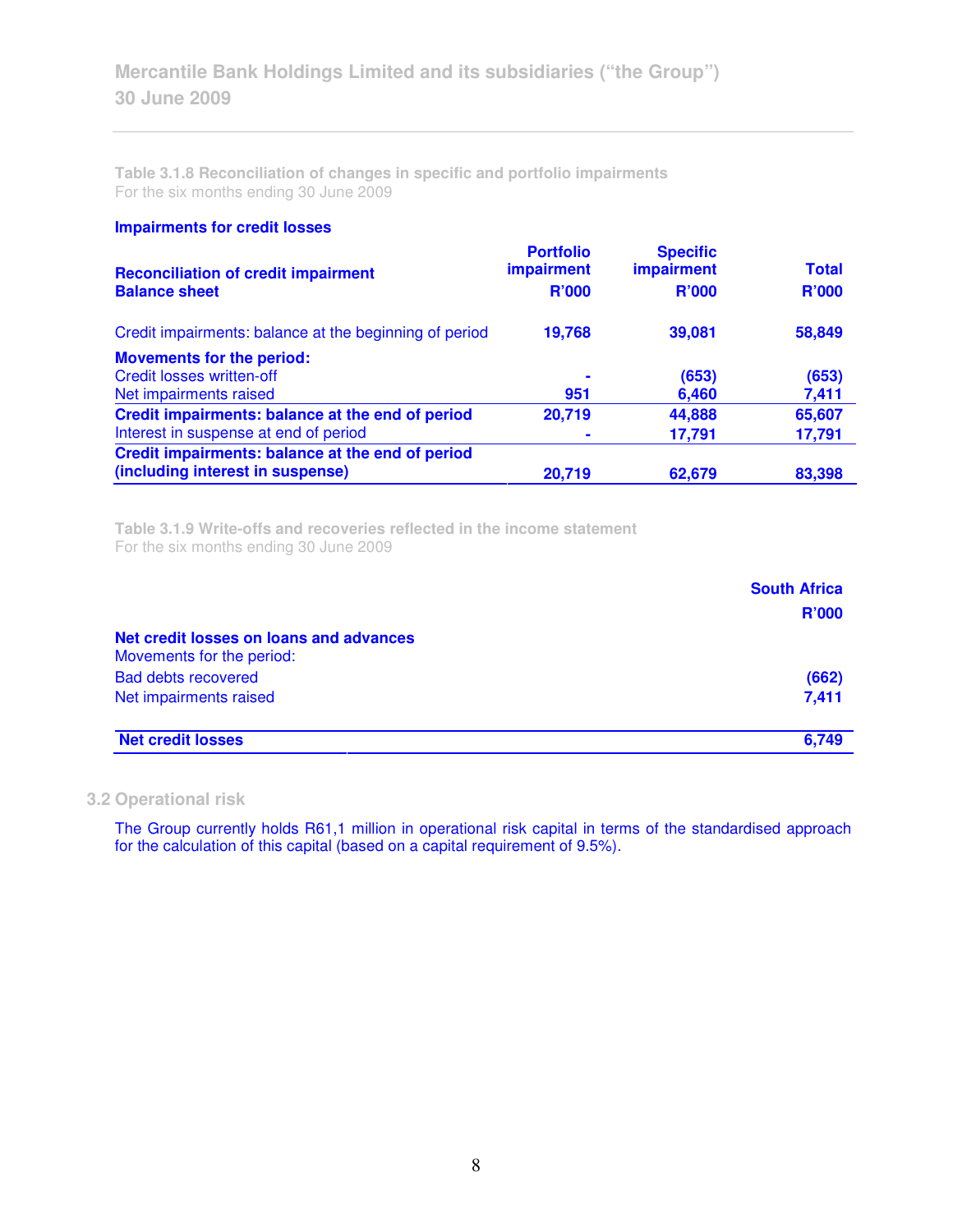### **3.3 Market risk**

The portfolios that are subject to market risk are foreign exchange, equity positions and interest rate contracts, where the standardised approach is applied.

**Table 3.3 Banks capital requirements for the identified market risk**  As at 30 June 2009

|                            | <b>Total</b> |
|----------------------------|--------------|
|                            | <b>R'000</b> |
| <b>Market risk</b>         |              |
| Interest rate products     | 332,254      |
| <b>Equity positions</b>    | 1,149        |
| Foreign exchange positions | 117          |
| <b>Total</b>               | 333,520      |

## **3.4 Equity positions**

Investments consist of unlisted and listed equity investments and have been designated as available-forsale.

**Table 3.4.1 Equity investments**  As at 30 June 2009

|                    | <b>Type</b>   | <b>Carrying</b><br>amount<br><b>R'000</b> | <b>Fair value</b><br><b>R'000</b> | <b>Capital</b><br>requirement<br><b>R'000</b> |
|--------------------|---------------|-------------------------------------------|-----------------------------------|-----------------------------------------------|
| <b>Investments</b> |               | 11,844                                    | 11,844                            | 1,125                                         |
| Listed             | <b>Shares</b> |                                           |                                   |                                               |
| <b>Unlisted</b>    | <b>Shares</b> | 277                                       | 277                               | 27                                            |
| <b>Total</b>       |               | 12,121                                    | 12,121                            | 1,152                                         |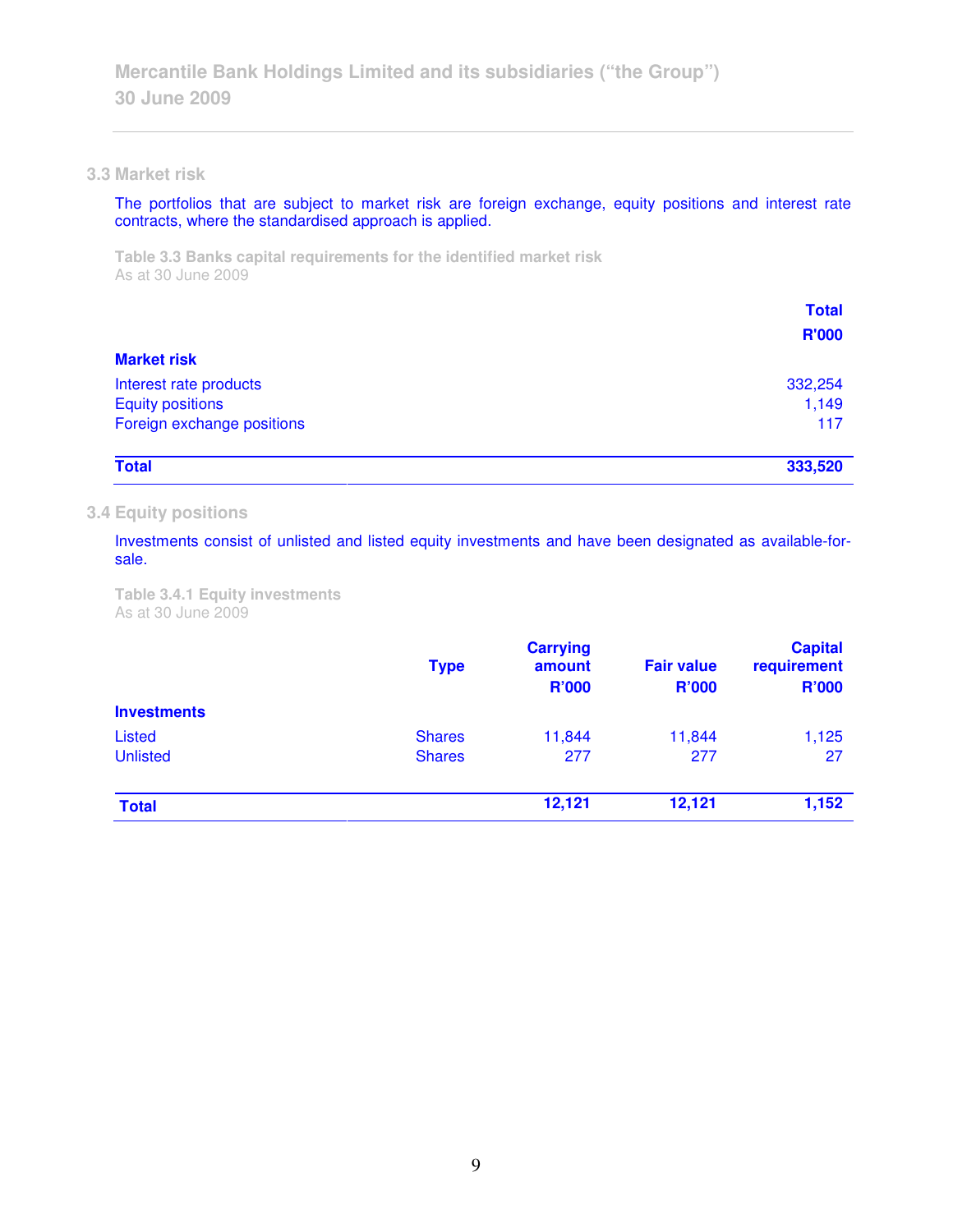**Table 3.4.2 Realised and unrealised gains on equity investments**  For the six months ending 30 June 2009

| Realised gains and losses in profit and loss for the period          | <b>Total</b><br><b>R'000</b> |
|----------------------------------------------------------------------|------------------------------|
| <b>Listed</b>                                                        |                              |
| <b>Unlisted</b>                                                      | 1,583                        |
| Gain                                                                 | 1,583                        |
| Unrealised cumulative gains and losses recognised directly in equity |                              |
| Listed                                                               | 11 844                       |
| <b>Unlisted</b>                                                      | 73                           |
| Gain                                                                 | 11,917                       |

# **3.5 Liquidity risk**

The table below summarises assets and liabilities of the Group into relevant maturity groupings, based on the remaining period to the contractual maturity at balance sheet date:

**Table 3.5 Liquidity maturity analyses**  As at 30 June 2009

|                                                 |               |                    | <b>Total</b> |
|-------------------------------------------------|---------------|--------------------|--------------|
|                                                 | <b>Assets</b> | <b>Liabilities</b> | mismatch     |
|                                                 | <b>R'000</b>  | <b>R'000</b>       | <b>R'000</b> |
| Maturing up to one month                        | 2,166,602     | 3,116,224          | (949, 622)   |
| Maturing between two and three months           | 90,706        | 562,893            | (472, 187)   |
| Maturing between four months and six months     | 136,177       | 396,446            | (260, 269)   |
| Maturing between seven months and twelve months | 37,609        | 183,800            | (146, 191)   |
| Maturing after one year                         | 2,900,665     | 16,226             | 2,884,439    |
| Non-contractual                                 | 322,411       | 1,378,581          | (1,056,170)  |
|                                                 | 5,654,170     | 5,654,170          |              |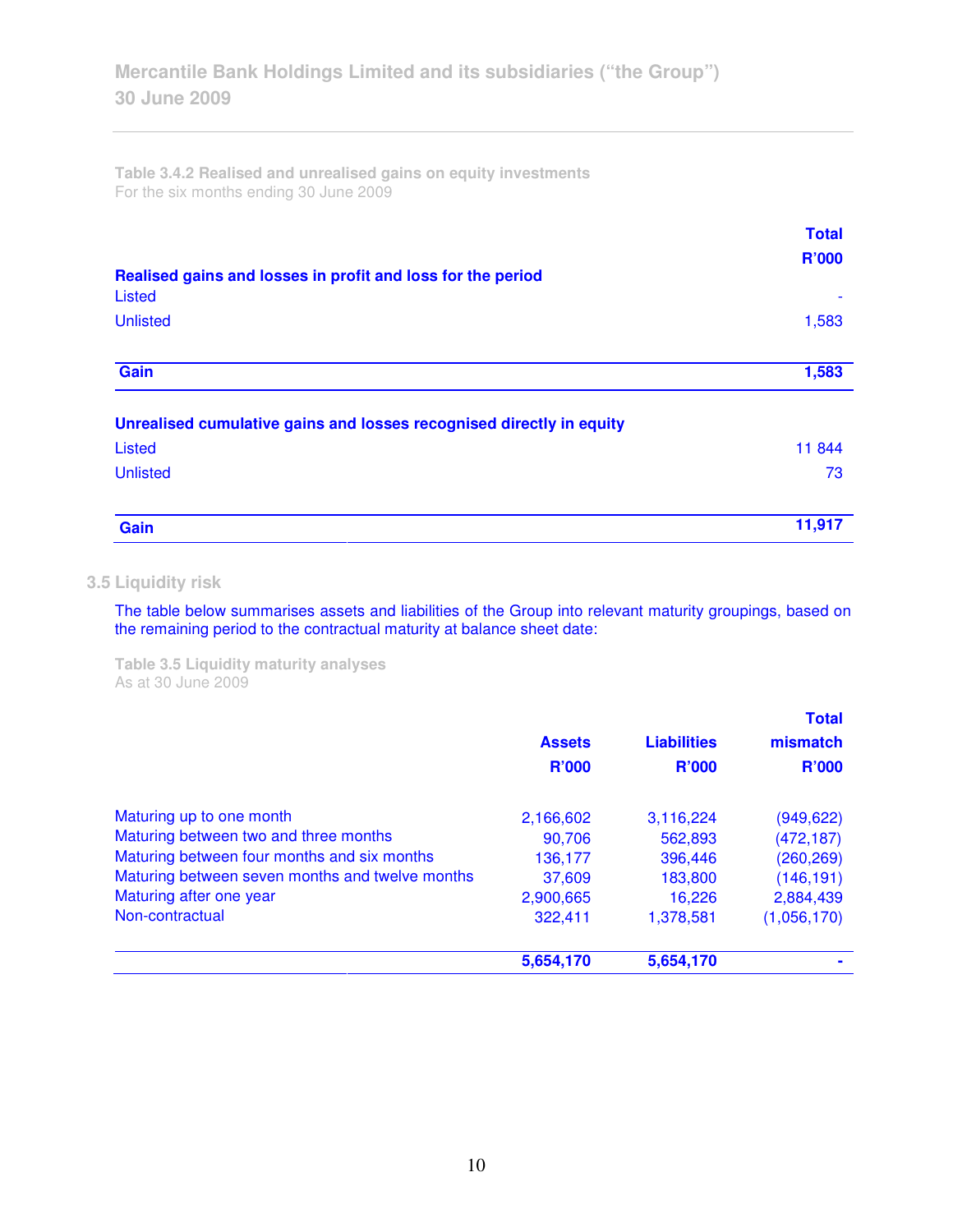#### **3.6 Interest rate risk**

 **Interest rate sensitivity analyses** 

For regulatory purposes, the assessment and measurement of interest rate risk is based on the accumulated impact of interest rate sensitive instruments resulting from a parallel movement of plus or minus 200 basis points on the yield curve.

In addition, the impact on equity and profit and loss resulting from a change in interest rates is calculated monthly based on management's forecast of the most likely change in interest rates.

The table below reflects the Group's annual net interest income sensitivity for a 200 basis point increase or decrease in interest rates, while all other variables remain constant. The impact is mainly attributable to the Group's exposure to interest rates on its capital position and lending and borrowings in the banking book.

**Table 3.6 Net interest income sensitivity**  As at 30 June 2009

|                                          | economic value<br>of equity<br><b>R'000</b> | Impact on net<br>Impact on interest income<br>for twelve<br>months<br><b>R'000</b> |
|------------------------------------------|---------------------------------------------|------------------------------------------------------------------------------------|
| <b>Net interest income sensitivity</b>   |                                             |                                                                                    |
| Interest rate increase (200bps increase) | 30,613                                      | 30,613                                                                             |
| Interest rate decrease (200bps decrease) | (30, 613)                                   | (30, 613)                                                                          |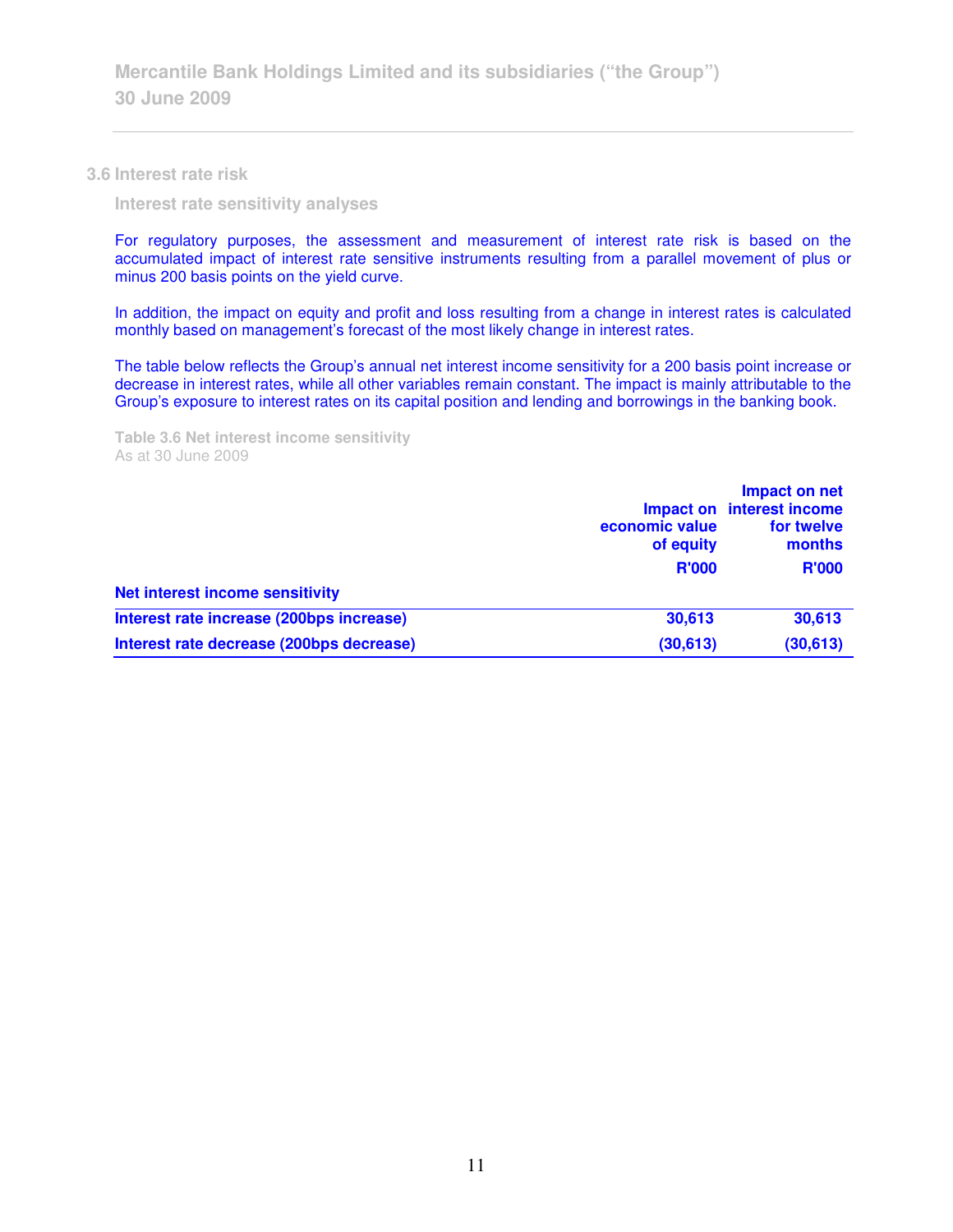# **3.7 Capital management**

**Table 3.7.1 Capital structure and regulatory capital adequacy**  As at 30 June 2009

| <b>Mercantile</b>    |                     |
|----------------------|---------------------|
| <b>Bank Holdings</b> | <b>Mercantile</b>   |
| <b>Limited</b>       | <b>Bank Limited</b> |
| <b>Group</b>         | <b>Company</b>      |
| <b>R'000</b>         | <b>R'000</b>        |

# **Primary share capital**

# **Qualifying primary capital and reserve funds and deductions**

| <b>Issued primary share capital</b>                                                                                           | 31,817    | 124,969   |
|-------------------------------------------------------------------------------------------------------------------------------|-----------|-----------|
| <b>Ordinary shares</b>                                                                                                        | 31,817    | 124,969   |
| <b>Primary unimpaired reserve funds</b>                                                                                       | 1,256,705 | 1,370,561 |
| Share premium                                                                                                                 | 1,170,753 | 1,358,330 |
| <b>Retained earnings</b>                                                                                                      | 74,686    |           |
| <b>General reserve</b>                                                                                                        | 7,478     | 12,231    |
| Other capital reserve funds                                                                                                   | 3,788     |           |
| Total primary share capital and unimpaired reserve funds, before<br>deductions, specified approved amounts and non qualifying |           |           |
| amounts                                                                                                                       | 1,288,522 | 1,495,530 |
| Deductions against primary share capital and primary                                                                          |           |           |
| unimpaired reserve funds                                                                                                      | 125,871   | 305,277   |
| <b>Accumulated losses</b>                                                                                                     |           | 172,455   |
| Intangible assets - computer software                                                                                         | 125,171   | 125,171   |
| Qualifying capital instruments held in banks                                                                                  | 700       | 7,651     |
| Net qualifying primary share capital and reserve funds                                                                        | 1,162,651 | 1,190,253 |
| Qualifying secondary capital and reserve funds                                                                                |           |           |
| <b>Secondary unimpaired reserve funds</b>                                                                                     | 51,466    | 19,303    |
| <b>Revaluation surplus</b>                                                                                                    | 32,197    | 34        |
| General allowance for credit impairment, after deferred tax                                                                   | 19,269    | 19,269    |
| Total secondary capital and unimpaired reserve funds before                                                                   |           |           |
| deductions and non qualifying amounts                                                                                         | 51,466    | 19,303    |
| Net qualifying secondary capital and reserve funds                                                                            | 51,466    | 19,303    |
| Aggregate amount of qualifying primary and secondary capital                                                                  |           |           |
| and reserve funds and qualifying tertiary capital                                                                             | 1,214,117 | 1,209,556 |
|                                                                                                                               |           |           |
| <b>Capital adequacy ratio</b>                                                                                                 | 28.15%    | 27.34%    |
| <b>Primary capital</b>                                                                                                        | 26.97%    | 26.90%    |
| <b>Secondary capital</b>                                                                                                      | 1.18%     | 0.44%     |